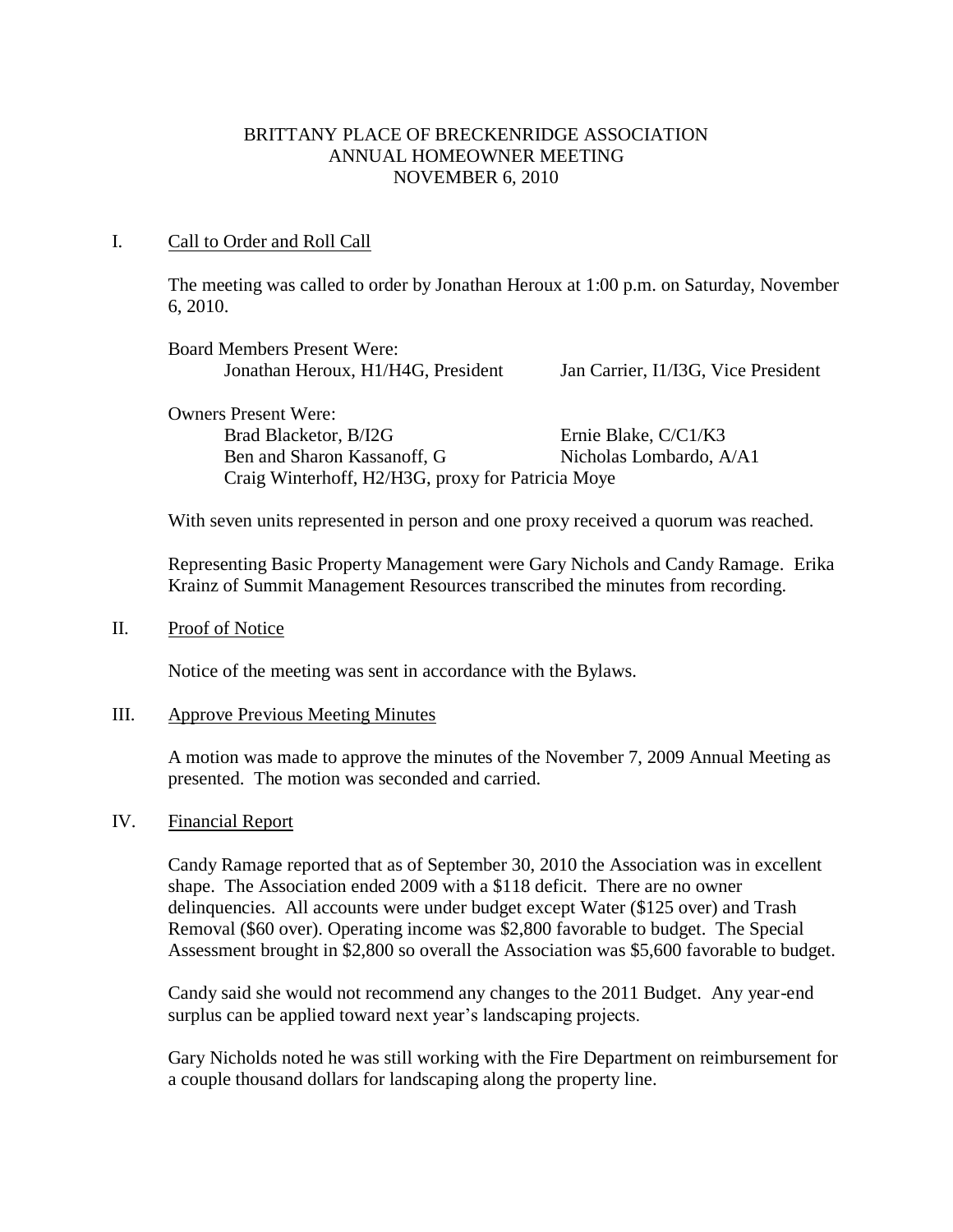An owner asked about the scope of landscaping maintenance. She commented that she always had to spray and pull weeds herself. Gary said the Association had not been paying for weed removal. The Association historically has only paid for mowing and irrigation. There was discussion about adding sod.

There was discussion about the sideway from the alley to the street. The original builder had considered putting some type of iron entry arch on the alley end to deter use by nonowners. An owner commented that the main issue was illegally parked vehicles.

A motion was made to approve the 2011 Budget as presented and to transfer any yearend surplus to the appropriate fund to avoid any tax liability. The motion was seconded and carried.

# V. Property Management Report

- *A. Management Update*
	- 1. No Parking signs were installed.
	- 2. There was a leak in Dr. Wahl's basement. A claim was submitted to the insurance company but it was denied. There have not been any problems since.
	- 3. Trash pickup from the Lombardo construction project is ongoing.
	- 4. The dumpster in the garage is not locked and there has been some unauthorized use. During Christmas week some properties request a second dumpster or an extra pickup. The owners indicated their preference for extra pickups. The cost is approximately \$50 per pickup.

# VI. New Business

*A. Fence*

An owner wants to extend a section of the fence along Main Street. The request includes fence from the garage, connecting two properties and gates at the sidewalk. An owner was concerned about snow removal and snow potentially impeding the gate function. It was noted that a snowmelt system under cobbles would eliminate this issue. It was agreed that as long as the gate could be opened during the winter to access the fuse box, it would be acceptable. A suggestion was made to elevate the fence slightly to facilitate shoveling. The owner was authorized to build the fence.

*B. Parking*

An owner said that she did not have a garage so she needed access to her two parking spaces. There has been discussion in the past about issuing parking permits for owners so illegally parked cars can be towed. Gary Nicholds said he could create laminated passes for owners and guests. An owner volunteered to create and laminate numbered passes. Gary was asked to research towing regulations and towing companies. An owner commented that in Vail, many properties have posts with locked chains across their parking spots. Gary was